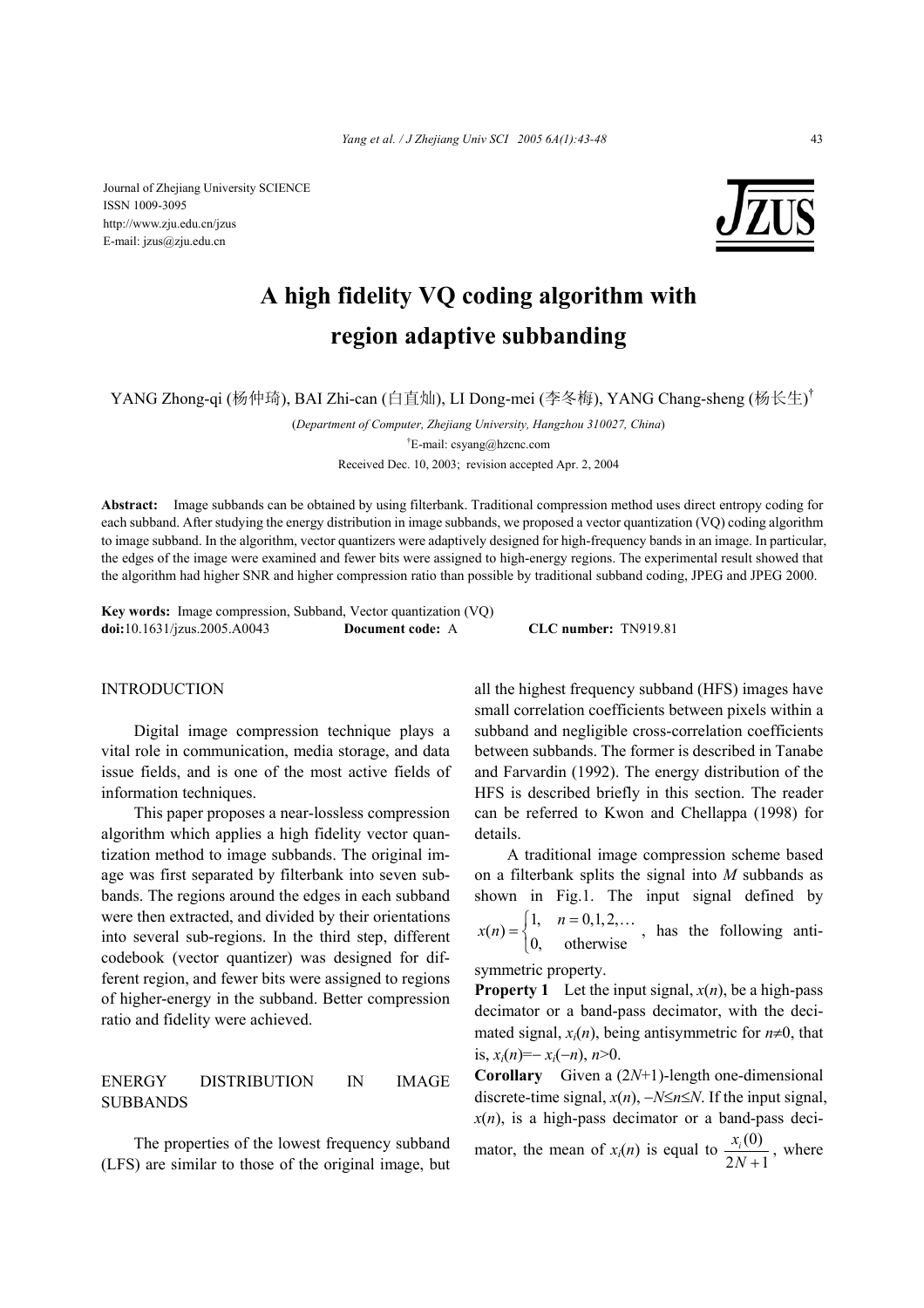−*N*≤*n*≤*N*.

Let 
$$
k_i = M
$$
 and  $H_i(\omega) = \begin{cases} 1, & \frac{i-1}{M} \pi \le |\omega| \le \frac{i}{M} \pi \\ 0, & \text{otherwise} \end{cases}$ 

for  $i=1, 2, ..., M$  in Fig.1 with subband tree structure forming an *M*-band subband tree decomposition. For the *M*-band subband tree decomposition, we have the following energy packing property.

**Property 2** In the *M*-band subband tree decomposition, the energy of the input signal in the *i*th subband,  $E_{x_i}(M)$ , is a decreasing function of *i* for any *M*.

The energy ratio of the *i*th subband is defined by 2  $(M) \equiv \frac{E_{x_i}(M)}{M}$  $(M)$ *i i i x*  $x_i$ <sup>(M</sup>)<sup> $=$ </sup> $M$  $i=2$   $\frac{L}{x}$  $E_x(M)$ *M*  $\eta_{x_i}(M) \equiv \frac{1}{\sum_{k=1}^{M} E_{x_i}(M)}$ =  $\equiv \frac{Z_{x_i}^{M} (M)}{\sum_{i=2}^{M} E_{x_i} (M)}$ , which represents the ratio of

the energy of the *i*th subband to the total HFS energy. **Corollary**  $E_x(M)$ , or equivalently  $\eta_x(M)$ , decreases monotonically as *i* increases for any *M*. It also can be proved that  $\eta_x(M)$  is a monotonically decreasing function of *M* for fixed *i* and that more than 90% of the total HFS energy is concentrated in the lower half of the HFS when *M*≥16.

Let the compact energy of the *i*th subband be defined by  $\zeta_{x_i} = |x_i(0)|^2 + |x_i(1)|^2 + |x_i(-1)|^2$  and the compact energy ratio of the *i*th subband be defined by 2  $(M)$  $(M)$ *i i i x*  $\mathbf{x}_i$  –  $\mathbf{y}$  $i=2$   $\mu x$ *M E M* ξ γ =  $\equiv \frac{\sum_{i=2}^{M} E_{x_i}(M)}{\sum_{i=2}^{M} E_{x_i}(M)}$ , which represents the ratio of the

compact energy of the *i*th subband to the total HFS energy. It was found that the properties of  $\gamma_{x_i}$  are very similar to those of  $\eta_x$ .

**Property 3** The compact energy  $\xi_x(M)$ , or equivalently  $\gamma_{x}$  (*M*), decreases monotonically as *i* increases for any *M*. Also  $\gamma_x(M)$  is a monotonically

decreasing function of *M* if *i* is fixed, with more than 80% of the total HFS energy being in the form of compact energy for all *M*.

In the *M*-band subband tree decomposition, the energy of the *i*th subband and the energy of the  $(i+1)$ th subband have the following relationship.

**Property 4** In the *M*-band subband tree decomposition of the input signal, the relationship between the energy of the *i*th subband,  $E_x(M)$ , and the energy of

the  $(i+1)$ th subband,  $E_{x_{i+1}}(M)$ , can be represented as

$$
E_{x_i}(M) = \cos\left(\frac{\pi}{2^{M+1-i}}\right) E_{x_{i+1}}(M) \text{ for } i=2, 3, ..., (M-1).
$$

The proofs of the above properties and Corollaries are given in Kwon and Chellappa (1998).

Since the property of the compact energy ratio is similar to the property of the energy ratio, we can conclude that the compact energy of each subband is almost equally distributed up to *i*=*M*−1. It was found that more than 77% of the total HFS energy is in the form of compact energy.

The energy distribution of the image subbands has the following characteristics:

(1) Energy packing property toward the lower frequency subbands: The energy decreases monotonically as *i* increases, with more than 90% of the total HFS energy being concentrated in the lower half of the HFS.

(2) Energy packing property toward the edges: Most of the total HFS energy is concentrated on the edges. The Lena image has been found to contain 84.9% of the total HFS energy in its edge-regions.

(3) Directionality of the energy distribution: Analysis of the compact energy of the subedge-regions showed that the horizontal, vertical, and offdiagonal edge-region has relatively more energy in



**Fig.1 General structure of subband coding system**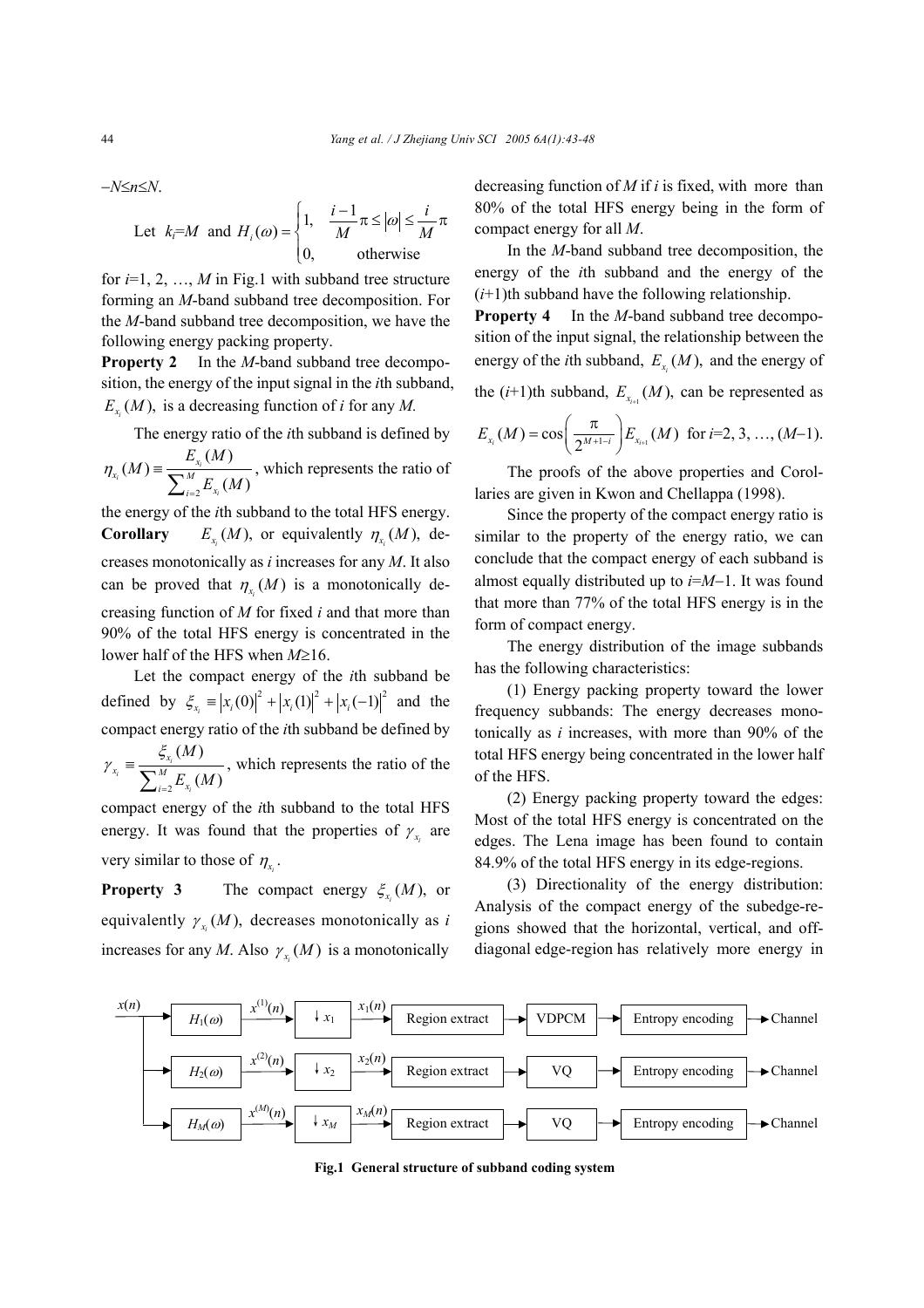the horizontal, vertical, and diagonal subbands, respectively, and that the diagonal edge-region has relatively less energy in the diagonal subbands.

## VQ CODING ALGORITHM WITH REGION ADAPTIVE SUBBANDING

The above description of the energy distribution leads to the following conclusions.

(1) Based on the energy packing property toward the edges, for efficient transmission of image, the edge-regions should be emphasized;

(2) Based on the directionality of the energy distribution, different bits should be allocated for different sub-regions;

(3) Based on the energy packing property toward the lower frequency subbands, more bits should be assigned to the lower frequency subbands.

Based on the aforementioned conclusions, we present a high fidelity vector quantization (VQ) coding algorithm with region adaptive subbanding. Our encoder is effective at:

(1) Splitting the original image into seven subbands using two-level Walsh filtering;

(2) Detecting the edges for each subband using Canny detector (Canny, 1986);

(3) Partitioning each subband into vectors;

(4) Extracting edge-regions for each subband;

(5) Encoding LFS using VDPCM and encoding HFS using VQ;

(6) Designing entropy coder.

In what follows, we describe in detail each step of our encoder shown in Fig.2.

#### **Subband decomposition**

The Walsh-coefficient,  $W_x(n)$ , can be seen as the frequency domain representation of an *N*-length one-dimensional discrete-time signal, *x*(*n*), which can be decomposed into lower frequency  $W_{xL}(n)$  and higher frequency  $W_{xH}(n)$  as follows.

$$
W_{xL}(n) = \begin{cases} 0, & 0 \le n \le \frac{N}{2} - 1 \\ W_{x}(n), & \frac{N}{2} \le n \le N - 1 \end{cases}
$$

$$
W_{xH}(n) = \begin{cases} W_{x}(n), & 0 \le n \le \frac{N}{2} - 1 \\ 0, & \frac{N}{2} \le n \le N - 1 \end{cases}
$$

We can obtain the low-pass signal,  $x_l(n)$ , and the high-pass signal,  $x_H(n)$ , through inverse Walsh transform, which has the following property:

**Property 5** Two adjacent points of the low-band signal,  $x_l(n)$ , of a bank of N points are equal with positive sign and two adjacent points of the high-band signal,  $x_H(n)$ , are equal with negative sign; that is,  $x_L(2i)=x_L(2i+1), x_H(2i)=-x_H(2i+1)$  for  $i=0, 1, ...,$ *N*/2−1.

Based on the above property, the subband can be downsampled losslessly by two. We have the following conclusion:

**Property 6** The relation between the low-pass signal,  $x_L(n)$ , and the high-pass signal,  $x_H(n)$ , of the signal,  $x(n)$ , can be represented as  $\overline{x}_i(n) + \overline{x}_i(n) =$  $\overline{x}(n)$ .

It was proved that the Walsh analysis/synthesis filterbank has ideal reconstruction performance (Manz, 1972; Ching and Goodyear, 1984), so we applied it to realize two-level filtering in our experiment, in which the original image was decomposed into seven subbands using two-level Walsh filtering shown in Fig.3.

| LL  | LH2 | LH1 |
|-----|-----|-----|
| HL2 | HH2 |     |
| HL1 |     | HH1 |

**Fig.3 Two-level subband decomposition** 



**Fig.2 General framework of encoder and decoder**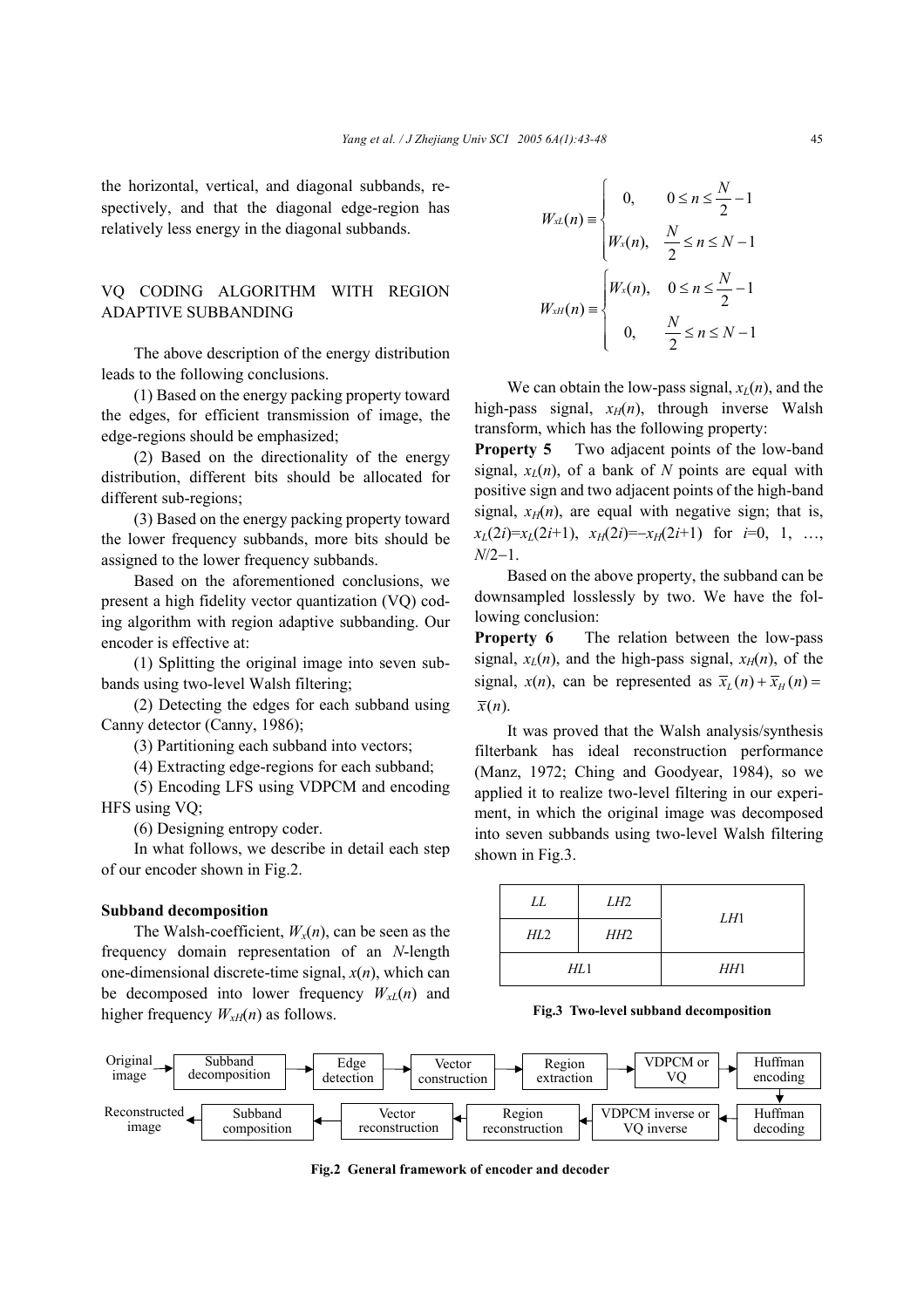#### **Edge detection and vector-region extraction**

The horizontal, vertical, diagonal, and off-diagonal edges for each subband were detected using the Canny detector (Canny, 1986); then the recursive thresholding method (Kwon and Chellappa, 1998) using multiple one-dimensional histograms of several texture features was used to extract textured-regions.

The edge-region extraction algorithm of Kwon and Chellappa (1998) was extended to the following vector-edge-region extraction algorithm.

Let the vector-edge-region of the  $(i,j)$ -th subband be  $\Lambda_{ii}$ ; detect the edges  $\{x(m, n)\}\$  for the  $(i,j)$ -th subband using the Canny edge detector (Canny, 1986). The algorithm is described as follows in detail.

```
For all the edges of \{x(m, n)\}\) do
       For all the edge points (m, n) do 
            If (m, n) is an edge point of \{x(m, n)\}\) then
                   Set the vector containing (m, n) into \Lambda_{ii}and declare the vector containing
                   \lceil \langle m/k \rangle, \langle n/l \rangle to be an element of \Lambda_{ii} Endif; 
            If (m, n) is an element of \Lambda_{ii} and
            max{ |m'−m|, |n'−n| } ≤1 then
                   Set the vector containing (m', n') into \Lambda_{ii} Endif; 
       Endfor; 
Endfor
```
#### **Vector quantization (VQ)**

Vector quantization (VQ) is an efficient technique for exploiting the cross-correlation. According to information theory, the bigger the vector dimension, the more correlation removed by the vector quantizer. Traditional vector quantization consists of building a set of signal adapted codevectors called the codebook, with each codevector being assigned a fixed length codeword (signal independent).

A set of well-designed codebooks is crucial for good performance of the reconstruction image. In the frequency domain, the frequency is divided into seven subbands after Walsh transform. Thus, the vectors are classified into seven classes by their subbands in VQ.

A codebook was designed for each sub-region of each subband, with Linde-Buzo-Gray (LBG) algorithm being used to train and obtain the corresponding codebook. For detail of the LBG algorithm, please refer to Linde *et al.*(1980). Each sub-region of each subband was straightforwardly partitioned into vectors of 4×4 pixels and trained using the LBG algorithm to obtain the corresponding codebook. Full search algorithm was used in the decoder to select the code of the current vector in the corresponding codebook and transmit the address of this code to the channel. The codebook in the decoder was located by the address from the channel and yielded the vector of the code in the corresponding codebook.

In our approach, dynamic rate allocation was not adequate. Our goal was to use vector quantization coding techniques in the subbands, and to rely on the optimal rate allocation to discriminate between all the possible techniques on each sub-region of each subband. Different number of bits was assigned to each sub-region of each subband by assuming its distributions. Our bit allocation scheme could allocate more bits for the vectors of the LFS and fewer bits for the vectors of the HFS.

#### **Encoder for LFS and HFS**

Different encoders were designed for the LFS and the HFS. It is known that the properties of the LFS are similar to those of the original image and that lower relationship exists in the HFS, so the Vector DPCM (VDPCM) was adopted for encoding the LFS, and Vector Quantization (VQ) coding for encoding the HFS, which will be described in detail.

(1) VDPCM for LFS

Because of the strong relativity of coefficients of the LFS in low and column direction, we selected the VDPCM method to encode the LFS. Not only can their relativity be eliminated, but the efficiency can also be improved because it is the error signal of prediction, which corresponds to the higher frequency of the image.

Two-dimension VDPCM was selected in this algorithm; Fig.4 shows the reconstruction. The predicted value of the current vector can be calculated as the following predictor:  $x(i, j)=0.5 \times x(i-1, j)+0.5 \times x(i, j)$ *j*−1), where  $x(i, j)$  is the current vector of  $4 \times 4$  pixels.

|            | $x(i-1,j)$ |  |
|------------|------------|--|
| $x(i,j-1)$ | x(i,j)     |  |
|            |            |  |

**Fig.4 Position of reference and current vectors**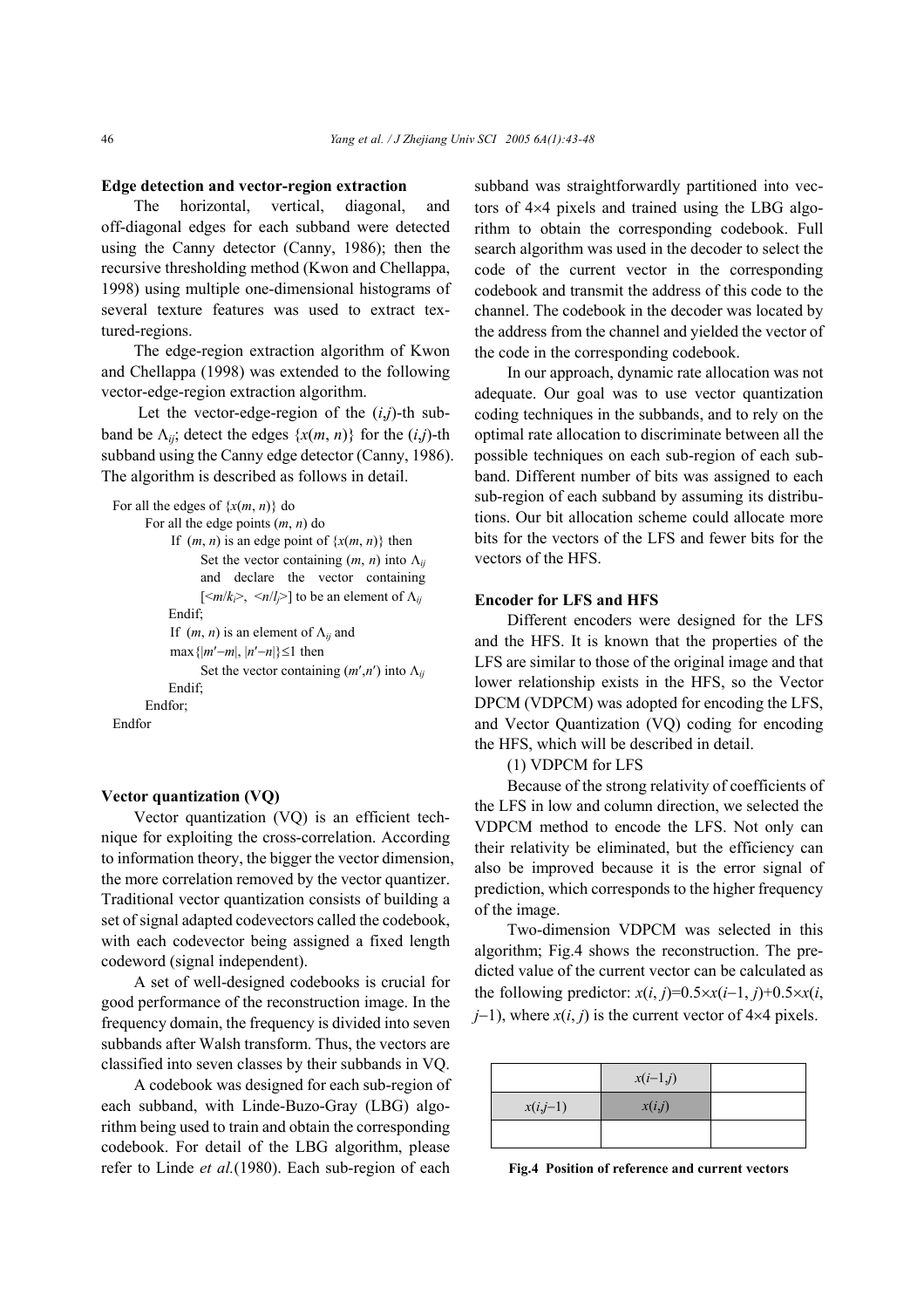In the case of the border, one of the coefficients may be absent, then the formula above can be transformed into  $x(i, j)=x(i-1, j)$  (if  $x(i, j-1)$ ) is absent) or  $x(i, j)=x(i, j-1)$  (if  $x(i-1, j)$  is absent). It is noteworthy that, for the first vector of the upper left corner, the coefficients are all absent, so it cannot be predicted but can only be saved in the output code flows of the head information.

In our experiment, the sub-regions of the LFS were directly partitioned into vectors of  $4\times4$  pixels, then the error vectors were trained using the LBG algorithm to obtain the corresponding codebook of the LFS sub-regions.

(2) VQ for HFS

The HFS sub-regions were directly partitioned into vectors of 4×4 pixels, and then directly encoded using VQ. Regarding the details of the VQ algorithm please refer to Sullivan and Baker (1994) and Li *et al.*(1994).

### **Entropy coding**

Conventional Huffman coding was adopted in this completely developed algorithm. Please see Tenenbaum and Augenstein (1981) for the details of the algorithm. Certainly other entropy coding techniques such as run-length coding and arithmetic coding can also be employed here.





(Mand) (Pentagon) (Aug25r8)



**Fig.6 Training images in the experiment**

|  | Table 1 Results for different images compared with those of JPEG |  |  |  |  |  |  |
|--|------------------------------------------------------------------|--|--|--|--|--|--|
|--|------------------------------------------------------------------|--|--|--|--|--|--|

| Algorithm                                       | Image                | RMSE  | <i>PSNR</i> | CR    |
|-------------------------------------------------|----------------------|-------|-------------|-------|
| Proposed algorithm                              | Lena                 | 2.493 | 40.196      | 9.841 |
|                                                 | Averser <sub>8</sub> | 2.716 | 39.451      | 8.854 |
| JPEG (Penne, 1988)                              | Lena                 | 3.3   | 37.7        | 8.4   |
|                                                 | Averser <sub>8</sub> | 4.5   | 35.0        | 5.2   |
| JPEG2000 (ISO/IEC<br>JTC1/SC29/WG1 N1577, 2000) | Lena                 | 2.6   | 39.7        | 8.68  |
|                                                 | Averser <sub>8</sub> | 3.5   | 38.4        | 8.75  |

#### EXPERIMENTAL RESULT AND CONCLUSION

In our experiment, we designed a set of local codebooks from a training set of representative images. The training set of images decomposed by two-level filtering was comprised of five 512×512 images (including Lena, Girl, Mand, Aug25r8 and Pentagon shown in Fig.5 and Fig.6) of seven subbands after two-level Walsh filtering. Applying the method offered in this paper on Lena and Averser8, we measured by the root mean square error (*RMSE*), peak signal-to-noise ratio (*PSNR*), and compression ratio (*CR*) to determine how good was the quality of the reconstructed image. The experimental result showed that the algorithm reconstructs low bit rate



**Fig.5 Training images in the experiment**